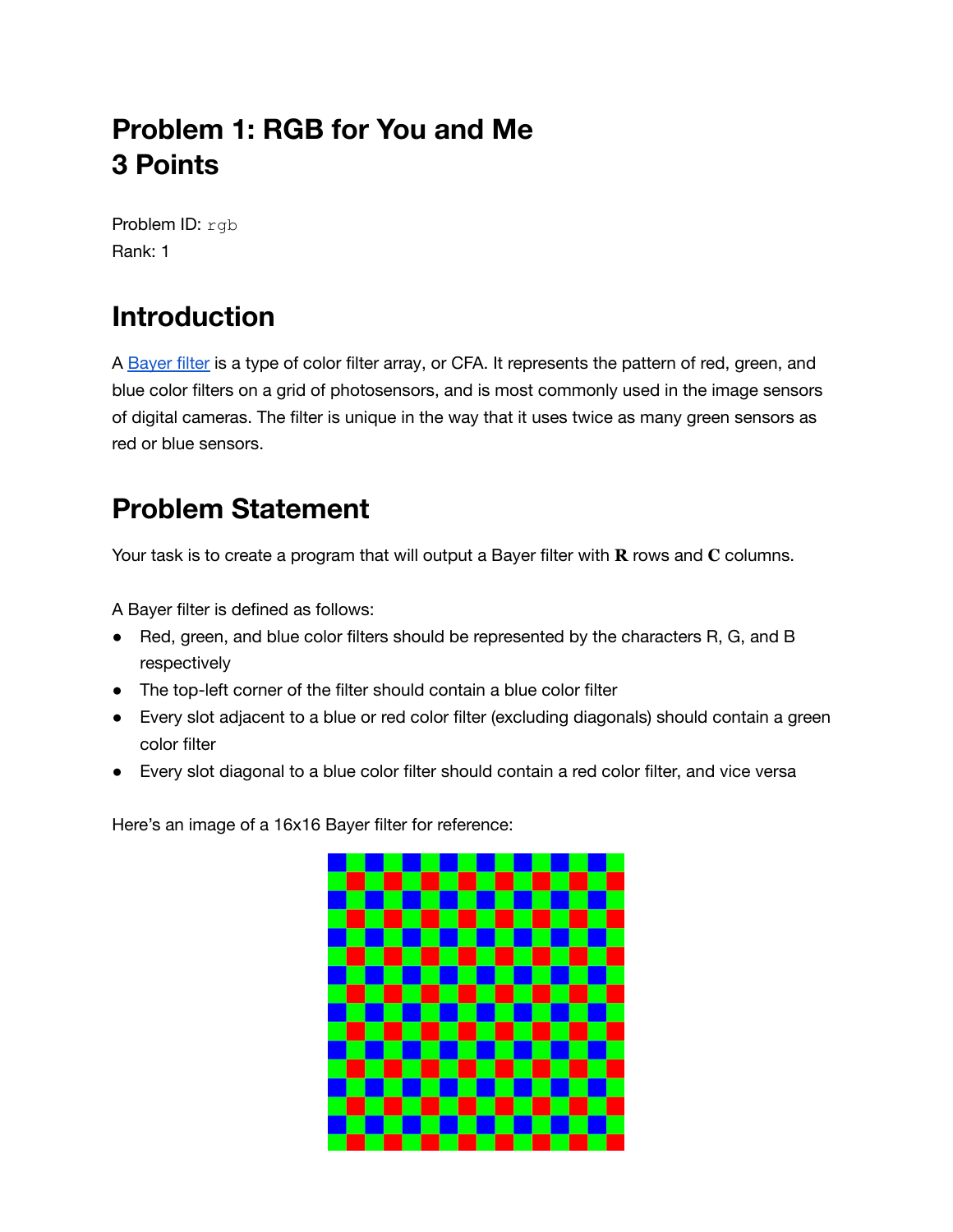#### **Input Format**

The first line of the input contains a positive integer **T** denoting the number of test cases that follow. For each test case:

- A single line consists of two integers **R C** separated by an x where:
	- The positive integer value **R** denotes the number of rows the Bayer filter must have
	- The positive integer value **C** denotes the number of columns the Bayer filter must have

## **Output Format**

For each test case, your program should output a Bayer filter with the dimensions **R** and **C**. Each test case output should be separated by a blank line.

#### **Problem Constraints**

 $1 ≤ T ≤ 100$ 1 ≤ **R**, **C** ≤ 100 The sum of  $\mathbf{R} \times \mathbf{C}$  across all test cases does not exceed 10<sup>5</sup>.